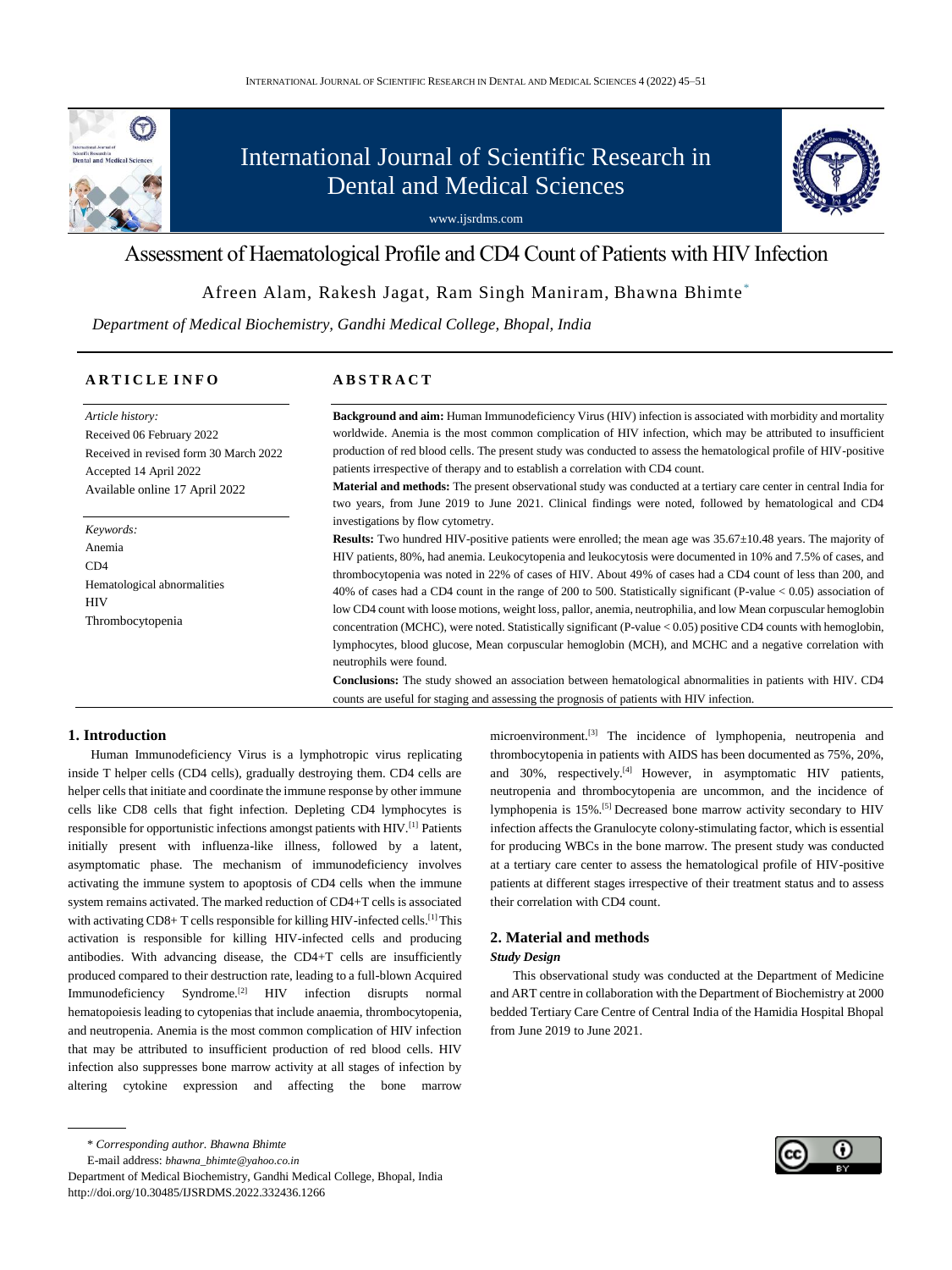#### *Sample size*

Two hundred patients attending ART centre of Hospital (Calculated by sample size formula using total registered HIV patients attending ART centre).

#### *Study procedure*

The study was carried out after obtaining Ethical clearance by Institutional Ethical Committee, permission from NACO, and obtaining written consent from HIV patients. Pre-validated questionnaire proforma has been used for noting details of patients regarding data of socio-demographic variables such as age, sex, and socioeconomic status. Initial symptoms or presenting features at the diagnosis were noted. The questionnaire entered a history of the mode of transmission, duration of HIV infection, and any treatment history. Patients with previously known hematological disorders and of age group less than 18 years were excluded from the study. Blood samples via venipuncture (2ml each) were withdrawn using universal aseptic

precautions in a vacutainer to assess hematological parameters and for CD4 count. Samples were tested using Flow cytometry.

#### *Statistical analysis*

Data was compiled using MsExcel and analyzed using IBM SPSS software version 20. The Association of CD4 count with clinical parameters was assessed using the chi-square test, whereas the association of CD4 count with hematological parameters was assessed using an independent t-test. The correlation of CD4 count with continuous variables was assessed using the Pearson Correlation coefficient. A P-value less than 0.05 was considered statistically significant.

#### **3. Results**

Two hundred HIV-positive patients fulfilling the exclusion and inclusion criteria were enrolled for the study. The mean age of patients was 35.67±10.48 years, and 64.5% of the patients with HIV were males. Most patients with HIV had pallor (29%), followed by 19% and 9.5% cases with weight loss and fatigue (Fig. 1).



**Fig. 1. Distribution according to clinical features.**

Table 1 shows the hematological profile in patients with HIV. Mean hemoglobin in patients with HIV was 10.28±2.64 gm/dl, indicating that approximately 80% of the patients with HIV had anemia. Leukocytopenia and leukocytosis were documented in 10% and 7.5% of cases, respectively, whereas thrombocytopenia was noted in 22% of cases of HIV.

| CBC                                                          | Frequency $(n=200)$ | Percentage $(\% )$ |      |
|--------------------------------------------------------------|---------------------|--------------------|------|
|                                                              | No anemia           | 41                 | 20.5 |
| Hemoglobin $(10.28 \pm 2.64$ gm/dl)                          | Mild                | 27                 | 13.5 |
|                                                              | Moderate            | 89                 | 44.5 |
|                                                              | Severe              | 43                 | 21.5 |
| White blood cells $(7045.20 \pm 6763.22 \text{ cells/mm}^3)$ | < 4000              | 20                 | 10.0 |
|                                                              | $4000 - 11000$      | 165                | 82.5 |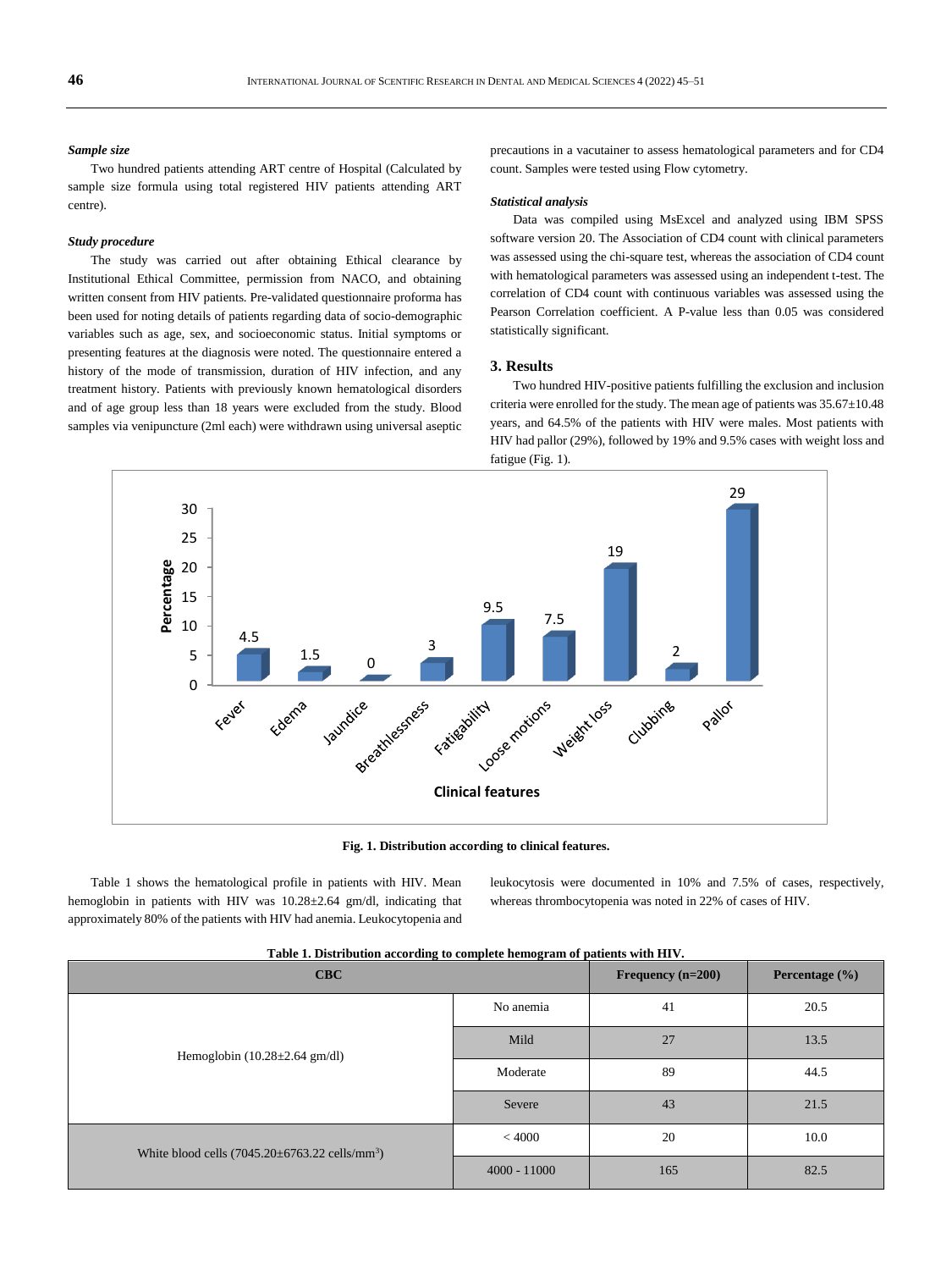|                               | >11000          | 15                | $7.5\,$        |
|-------------------------------|-----------------|-------------------|----------------|
|                               | < 40            | $\overline{3}$    | $1.5\,$        |
| Neutrophils (64.58±10.66%)    | $40 - 70$       | 148               | $74\,$         |
|                               | $>70$           | 49                | 24.5           |
|                               | ${<}20$         | $29\,$            | 14.5           |
| Lymphocytes (29.42±10.51%)    | $20 - 45$       | 160               | $80\,$         |
|                               | $>45$           | $11\,$            | 5.5            |
|                               | $\rm < 2$       | 31                | 15.5           |
| Monocytes $(2.77 \pm 1.53\%)$ | $2-8$           | 168               | $84\,$         |
|                               | $>\!\!8$        | $\,1$             | $0.5\,$        |
| Eosinophils $(2.38\pm1.93\%)$ | $0 - 5$         | 189               | 94.5           |
|                               | $>5$            | $11\,$            | $5.5\,$        |
| Basophils (%)                 | $\mbox{Normal}$ | $200\,$           | $100\,$        |
|                               | $<1.5\,$        | 44                | 22             |
| Platelets (2.11±0.89/lakh)    | $1.5 - 4$       | 150               | $75\,$         |
|                               | $>\!\!4$        | $\overline{6}$    | $\overline{3}$ |
|                               | Mean            |                   |                |
|                               | $< 80\,$        | 66                | 33             |
| MCV(fl)                       | $80 - 100$      | 130               | 65             |
|                               | ${>}100$        | $\overline{4}$    | $\sqrt{2}$     |
|                               | ${\bf Mean}$    | $83.36 \pm 11.07$ |                |
|                               | $<27.5\,$       | $71\,$            | 35.5           |
| MCH (pg)                      | $27.5 - 33.2$   | $125\,$           | 62.5           |
|                               | >33.2           | $\overline{4}$    | $\sqrt{2}$     |
|                               | Mean            | $28.10 \pm 4.71$  |                |
|                               | $<$ 33          | 69                | 34.5           |
| $MCHC (g/dl)$                 | $33 - 36$       | $130\,$           | 65             |
|                               | $>36$           | $\,1\,$           | $0.5\,$        |
|                               | ${\bf Mean}$    | $33.57 \pm 3.34$  |                |
|                               |                 |                   |                |

Our study's mean CD4 counts in HIV-positive patients was  $252.31{\pm}186.16,$  and  $89\%$  of cases had CD4 counts less than 500. 49% of cases had a CD4 count of less than 200, and 40% of cases had a CD4 count in the range of 200 to 500 (Fig. 2).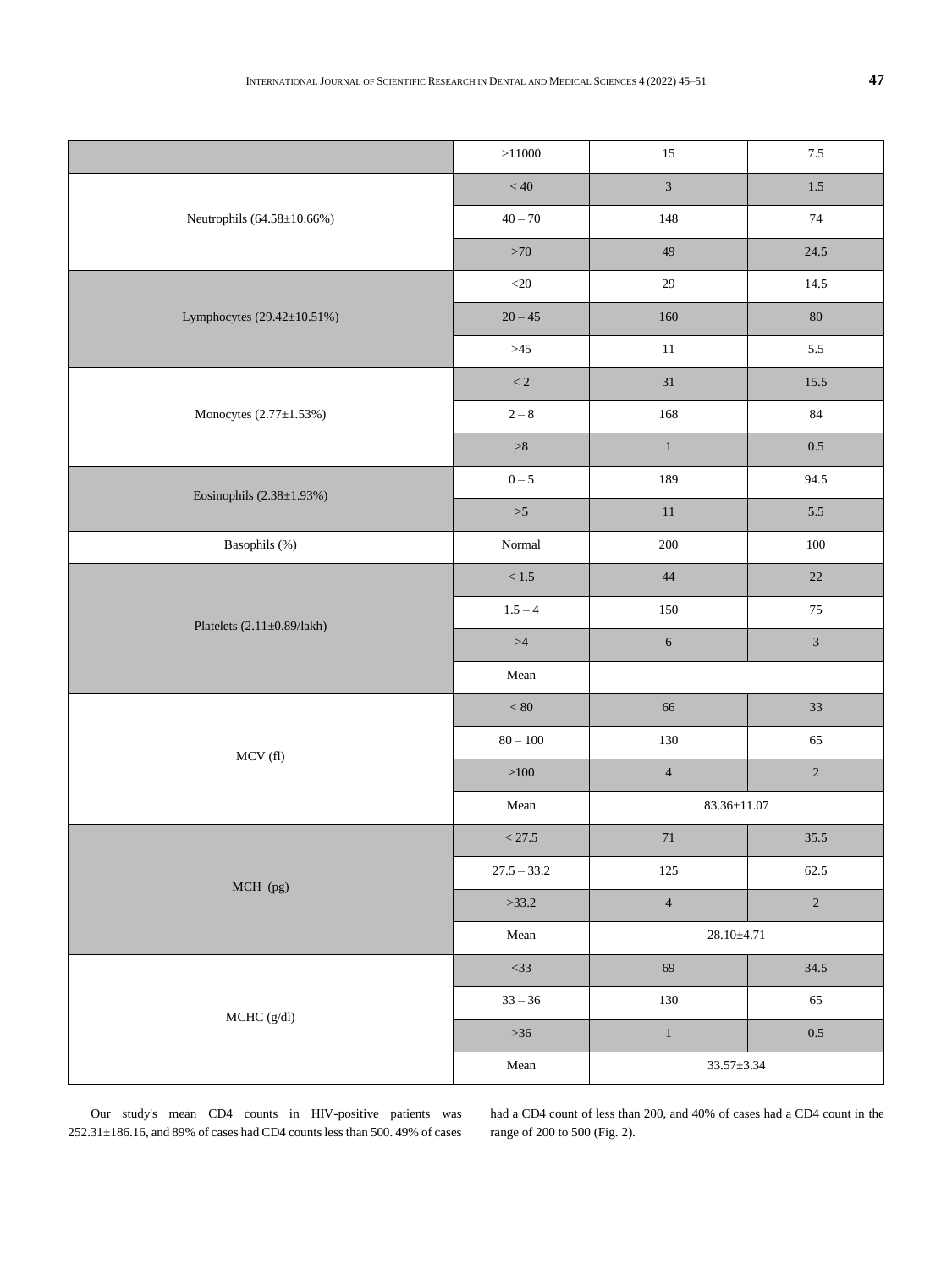

**Fig. 2. Distribution according to CD4 counts.**

When the association of CD4 level with symptoms of patients was established, it was a statistically significant association of loose motions, weight loss as well as pallor with low CD4 counts (p<0.05), whereas no such association, could be observed with other clinical features (p>0.05). (Table 2).

| <b>Clinical features</b> |               | $\chi^2$                             | <b>P-value</b> |      |       |  |
|--------------------------|---------------|--------------------------------------|----------------|------|-------|--|
|                          | $>500$ (n=22) | $200 - 500$ (n=80)<br>$<$ 200 (n=98) |                |      |       |  |
| Fever                    | 0(0)          | 4(5)                                 | 5(5.1)         | 1.7  | 0.56  |  |
| Edema                    | 0(0)          | 1(1.2)                               | 2(2)           | 0.6  | 0.76  |  |
| Jaundice                 | 0(0)          | 0(0)                                 | 0(0)           | NA   | NA    |  |
| <b>Breathlessness</b>    | 1(4.5)        | 1(1.2)                               | 4(4.1)         | 1.4  | 0.49  |  |
| Fatigability             | 3(13.6)       | 4(5)                                 | 12(12.2)       | 3.2  | 0.21  |  |
| Loose motions            | 0(0)          | 3(3.8)                               | 12(12.2)       | 6.6  | 0.04  |  |
| Weight loss              | 3(13.6)       | 4(5)                                 | 31(31.6)       | 20.7 | 0.001 |  |
| Clubbing                 | 0(0)          | 2(2.5)                               | 2(2)           | 0.6  | 0.76  |  |
| Pallor                   | 5(22.7)       | 14(17.5)                             | 39(39.8)       | 11.1 | 0.004 |  |

| Table 2. Association of CD4 count with clinical features. |  |  |  |  |
|-----------------------------------------------------------|--|--|--|--|
|-----------------------------------------------------------|--|--|--|--|

The present study observed a statistically significant association of low CD4 count with moderate and severe anemia, neutrophilia, and low MCHC (p<0.05). (Table 3).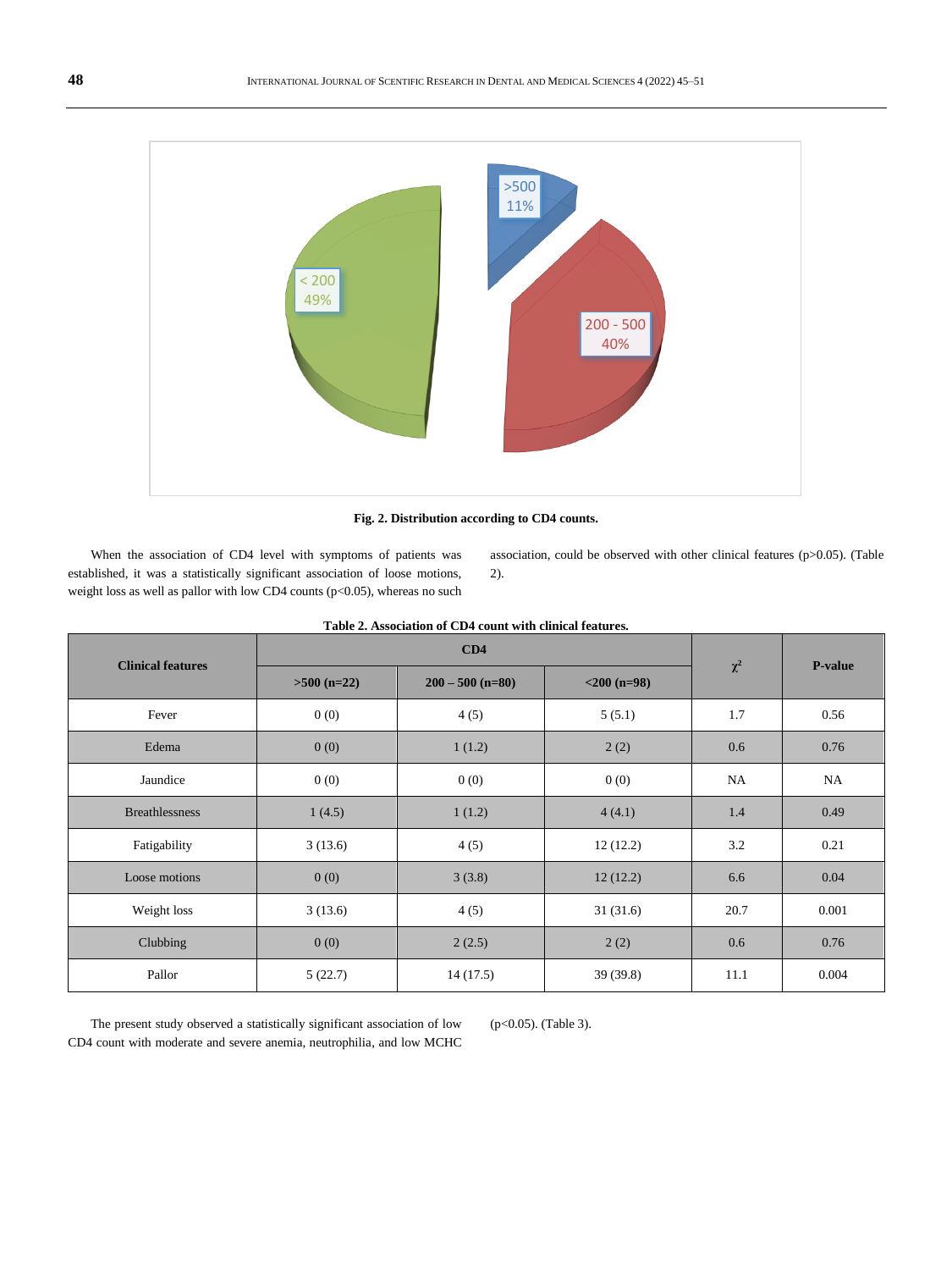|                   |                |                   | Table 3. Association of CD4 count with CBC. |                   |           |  |
|-------------------|----------------|-------------------|---------------------------------------------|-------------------|-----------|--|
|                   |                |                   | <b>P-value</b>                              |                   |           |  |
| $CBC$             |                | $>500$ (n=22)     | $200 - 500$ (n=80)                          | $<$ 200 (n=98)    |           |  |
| Hemoglobin        | No anemia      | 9(40.9)           | 20(25)                                      | 12(12.2)          |           |  |
|                   | Mild           | 2(9.1)            | 15(18.8)                                    | 10(10.2)          |           |  |
|                   | Moderate       | 7(31.8)           | 35(43.8)                                    | 47(48)            | 0.005     |  |
|                   | Severe         | 4(18.2)           | 10(12.5)                                    | 29(29.6)          |           |  |
|                   | Mean           | $10.91 \pm 2.36$  | $10.90 \pm 2.53$                            | $9.64 \pm 2.65$   |           |  |
|                   | < 4000         | 1(4.5)            | 7(8.8)                                      | 12(12.2)          |           |  |
| White blood cells | $4000 - 11000$ | 18 (81.8)         | 67(83.8)                                    | 80 (81.6)         | 0.62      |  |
|                   | >11000         | 3(13.6)           | 6(7.5)                                      | 6(6.1)            |           |  |
|                   | Mean           | 10390.91±18434.48 | 6795.63±2994.08                             | 6497.86±3174.08   |           |  |
|                   | $< 40\,$       | 0(0)              | 1(1.2)                                      | 2(2)              |           |  |
| Neutrophils       | $40 - 70$      | 16(72.7)          | 71 (88.8)                                   | 61(62.2)          | 0.002     |  |
|                   | >70            | 6(27.3)           | 8(10)                                       | 35(35.7)          |           |  |
|                   | Mean           | $64.68 \pm 11.08$ | $61.20 \pm 8.95$                            | $67.32 \pm 11.15$ |           |  |
|                   | $<$ 20         | 3(13.6)           | 6(7.5)                                      | 20(20.4)          | 0.114     |  |
| Lymphocytes       | $20 - 45$      | 19 (86.4)         | 69 (86.2)                                   | 72(73.5)          |           |  |
|                   | $>45$          | 0(0)              | 5(6.2)                                      | 6(6.1)            |           |  |
|                   | Mean           | 29.32±8.85        | 32.38±9.79                                  | $27.04 \pm 10.89$ |           |  |
|                   | $<1.5$         | 2(9.1)            | 18(22.5)                                    | 24(24.5)          | 0.410     |  |
| Platelets         | $1.5 - 4$      | 20(90.9)          | 60(75)                                      | 70 (71.4)         |           |  |
|                   | >4             | 0(0)              | 2(2.5)                                      | 4(4.1)            |           |  |
|                   | Mean           | $2.18 \pm 0.66$   | $2.13 \pm 0.87$                             | $2.08 \pm 0.96$   |           |  |
| MCV               | < 80           | 6(27.3)           | 20(25)                                      | 40(40.8)          | 0.129     |  |
|                   | $80 - 100$     | 16(72.7)          | 59 (73.8)                                   | 55(56.1)          |           |  |
|                   | >100           | 0(0)              | 1(1.2)                                      | 3(3.1)            |           |  |
|                   | Mean           | $82.03 \pm 15.11$ | 84.94±9.58                                  | $82.37 \pm 11.11$ |           |  |
| $\rm MCH$         | < 27.5         | 6(27.3)           | 22(27.5)                                    | 43(43.9)          | 0.139     |  |
|                   | $27.5 - 33.2$  | 15(68.2)          | 57(71.2)                                    | 53 (54.1)         |           |  |
|                   | >33.2          | 1(4.5)            | 1(1.2)                                      | 2(2)              |           |  |
|                   | Mean           | $30.43 \pm 11.05$ | $28.31 \pm 2.99$                            | $27.41 \pm 3.16$  |           |  |
| $\rm MCHC$        | $<$ 33         | 4(18.2)           | 20(25)                                      | 45(45.9)          | $0.001\,$ |  |

 $\mathcal{L}$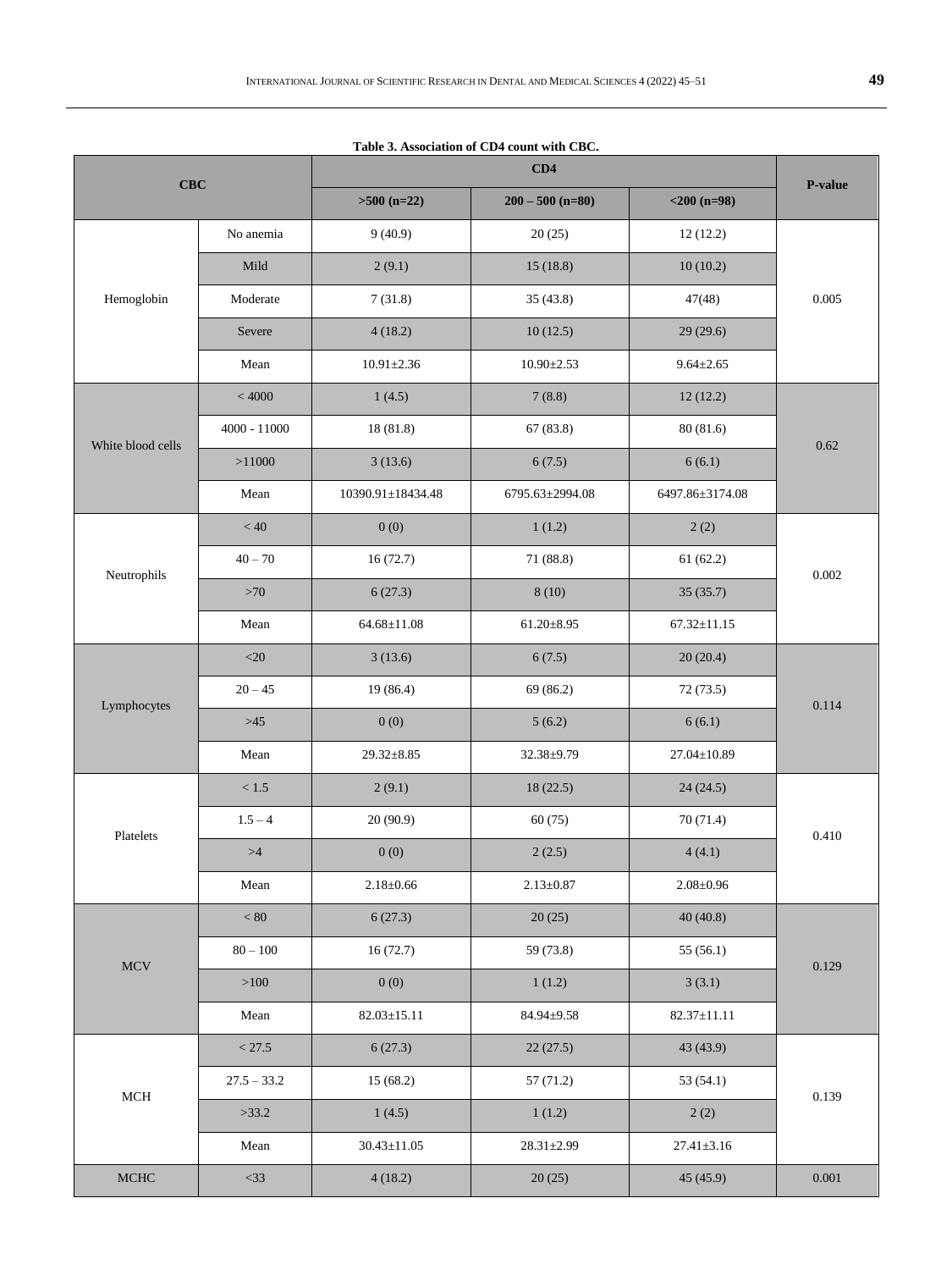| $33 - 36$ | 17(77.3)         | 60(75)           | 53(54.1)          |
|-----------|------------------|------------------|-------------------|
| $>36$     | 1(4.5)           | 0(0)             | 0(0)              |
| Mean      | $35.75 \pm 8.99$ | $33.65 \pm 1.35$ | $33.019 \pm 1.60$ |

Study also documented a statistically significantly positive correlation of CD4 counts with hemoglobin  $(r=0.202; p=0.004)$ , lymphocytes  $(r=0.187;$ p=0.008), blood glucose (r=0.243; p=0.001), MCH (r=0.203; p=0.004) and

MCHC ( $r=0.209$ ;  $p=0.003$ ) and a negative correlation with neutrophils ( $r=$ 0.187; p=0.008) and serum urea (-0.260; p=0.001). (Table 4).

| Table 4. Correlation of CD4 with various parameters. |                            |                |  |  |
|------------------------------------------------------|----------------------------|----------------|--|--|
|                                                      | <b>Pearson Correlation</b> | <b>P-value</b> |  |  |
| Hemoglobin                                           | $0.202**$                  | 0.004          |  |  |
| <b>WBC</b>                                           | 0.099                      | 0.161          |  |  |
| Neutrophils                                          | $-0.187**$                 | 0.008          |  |  |
| Lymphocytes                                          | $0.187**$                  | 0.008          |  |  |
| Monocytes                                            | $-0.021$                   | 0.763          |  |  |
| Eosinophils                                          | $-0.045$                   | 0.529          |  |  |
| Basophils                                            | -----                      | -----          |  |  |
| Platelets                                            | 0.016                      | 0.82           |  |  |
| MCV(f)                                               | 0.089                      | 0.208          |  |  |
| MCH (pg)                                             | $0.203**$                  | 0.004          |  |  |
| MCHC (g/dl)                                          | $0.209**$                  | 0.003          |  |  |
|                                                      |                            |                |  |  |

#### **Table 4. Correlation of CD4 with various parameters.**

#### **4. Discussion**

In the present study, mean CD4 levels in patients with HIV infection were found to be  $252.31 \pm 186.16$ , and CD4 counts were less than 200 in 49% of the cases, whereas counts ranged between 200 and 500 in 40% of cases. Parinitha et al., in their study, documented a CD4 count of less than 200 in 70% of the HIV-infected patients.[7] Sharika et al. also observed CD4 counts of less than 200 in 46.8% of patients, followed by 39.2% with CD4 counts in the range of 200-500.[8] The present study also aimed to assess the clinical features in patients with HIV and to assess its association with CD4 counts. According to WHO, persistent generalized lymphadenopathy, unexplained weight loss, and unexplained fever for a prolonged period are documented as clinical features of HIV infection. However, the clinical features of HIV vary depending upon the clinical stage of HIV infection. The present study showed pallor was the most common clinical feature observed in 29% of cases, followed by weight loss and fatigue in 19% and 9.5%, respectively. Amongst various clinical features, CD4 counts were significantly associated with loose motions, weight loss, and pallor (p<0.05). Srinivasa et al. observed fever, weight loss, lethargy, anorexia, diarrhea, cough, and oral ulcers in HIV patients, and CD4 counts were documented to be lower than 350 cells/μL in maximum cases who were symptomatic, supporting our study findings.[9] As discussed, the hematopoietic system is commonly involved in HIV patients but is often overlooked. Most hematopoietic lineages are affected in HIV

patients and may manifest as pancytopenia due to decreased bone marrow activity. However, anemia is the most common complication in patients with HIV and results from insufficient production of red blood cells, ineffective erythropoiesis, infections, micronutrient deficiencies, and associated neoplasia.[4] Our study documented anemia of varying severity in 79.5% of the case with HIV, While 44.5% had moderate anemia. However, leukocytopenia and thrombocytopenia were noted in 10% and 22% of cases, respectively. In our study, neutropenia was observed in 1.5% of cases, whereas lymphocytopenia was documented in 14.5% of cases. Mathews et al. documented anemia in 40.1% cases, thrombocytopenia in 3.74%, and leucopenia in 5.88% in ART-Y and 8.14% in the ART-N group.[5] Thulasi et al. reported anemia, leucopenia, and thrombocytopenia in 77%, 21%, and 5%, respectively.[12] The present study showed a significant association of CD4 count with anemia, neutrophilia, and low MCHC (p<0.05). Significant positive correlation between CD4 count with hemoglobin, lymphocytes, MCH, and MCHC (p<0.05), whereas a negative correlation was noted with neutrophils (p<0.05)was noted. Kibaru et al. documented the effectiveness of HAART, which may reflect the CD4 count and disease status.<sup>[12]</sup> Thulasi et al. documented that CD4 count is inversely proportional to their study's severity of hematological abnormalities.<sup>[13]</sup> Duguma et al. also observed